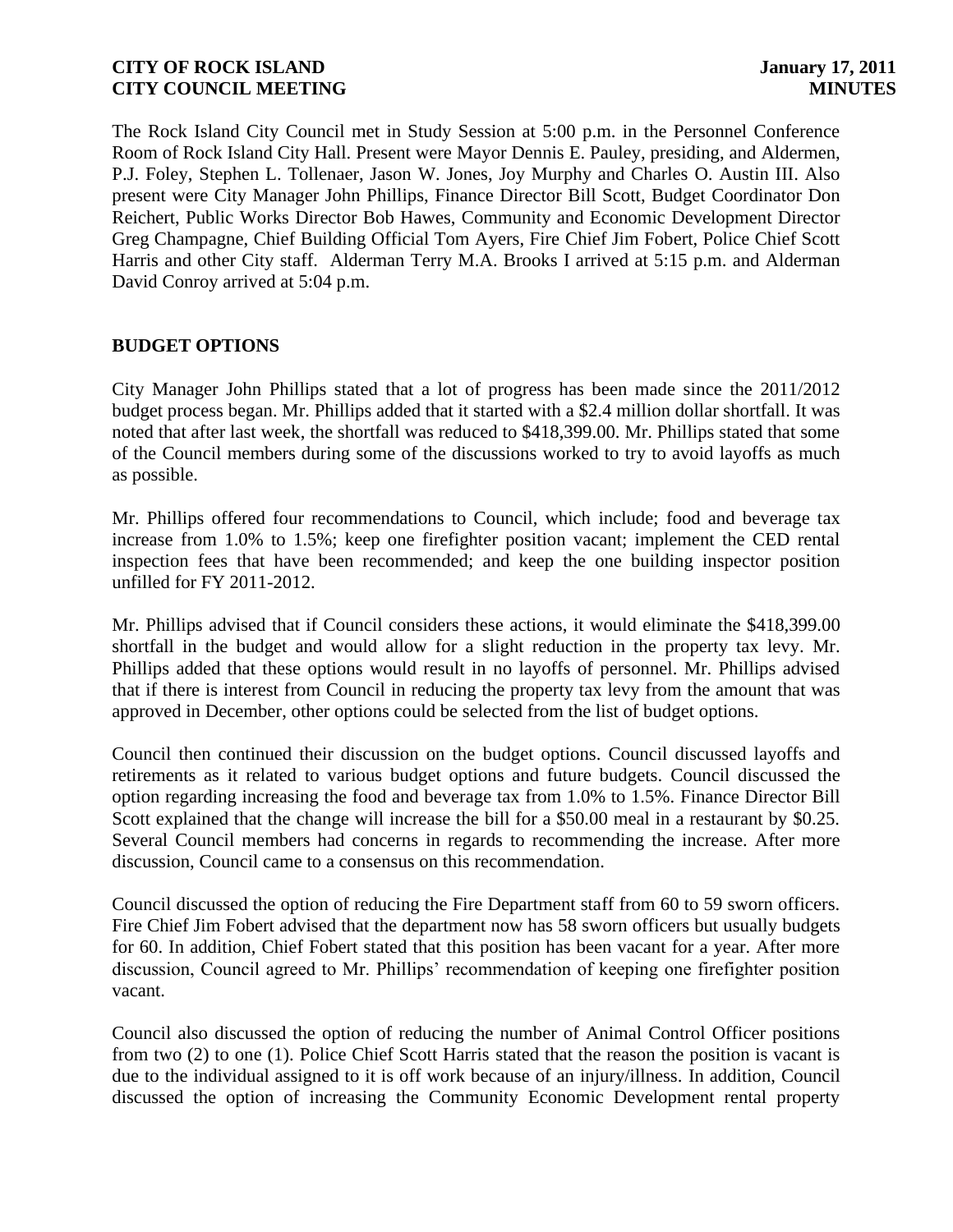inspection fees from \$35.00 to \$50.00 and institute a \$15.00 per unit per year licensing fee. Several Council members had concerns in regards to increasing the rental fees. After further discussion, Council agreed to this recommendation. Council also discussed the option of keeping the combination mechanical inspector position vacant and agreed to this recommendation. Council also discussed other options including; reducing the weed mowing service; reducing the electrical maintenance staff from three (3) to two (2); increasing the refuse service charges; and eliminating free yard waste bags.

After more discussion, most Council members supported to move forward with the agreed upon budget options, which included increasing the food and beverage tax from 1.0% to1.5%; keeping one (1) firefighter position vacant; implement the rental inspection fees there were recommended above and keeping one (1) building inspector position unfilled for fiscal year 2011/2012.

Mr. Phillips stated that with these identified actions, the tax levy will be slightly reduced. Mr. Phillips added that modifications of the tax levy will need to be approved because pensions have been modified; there has been a change in parks and library; and the overall levy has been lowered from what was approved in December. Mr. Phillips advised that staff will come back to Council with a modified levy to make those adjustments. Mr. Phillips further commented that staff will be putting together the details of the actions for Council approval and the budget will be presented to Council on February  $21<sup>st</sup>$ , followed by budget reviews on the last Saturday in February and first Saturday in March.

### **EXECUTIVE SESSION**

A motion was made by Alderman Jones and seconded by Alderwoman Murphy to recess to Executive Session on matters of Personnel. The motion carried on a roll call vote. Those voting Aye being Alderman Brooks, Alderman Conroy, Alderman Foley, Alderman Tollenaer, Alderman Jones, Alderwoman Murphy and Alderman Austin; those voting No, none. The meeting was recessed at 5:51 p.m.

Mayor Pauley reconvened the regular meeting at 6:11 p.m.

## **ADJOURNMENT**

A motion made by Alderman Brooks and seconded by Alderman Austin to adjourn the meeting carried by the following Aye and No vote. Those voting Aye being Alderman Brooks, Alderman Conroy, Alderman Foley, Alderman Tollenaer, Alderman Jones, Alderwoman Murphy and Alderman Austin; those voting No, none. The meeting was adjourned at 6:12 p. m.

\_\_\_\_\_\_\_\_\_\_\_\_\_\_\_\_\_\_\_\_\_\_\_\_\_\_\_\_\_\_ Aleisha L. Patchin, City Clerk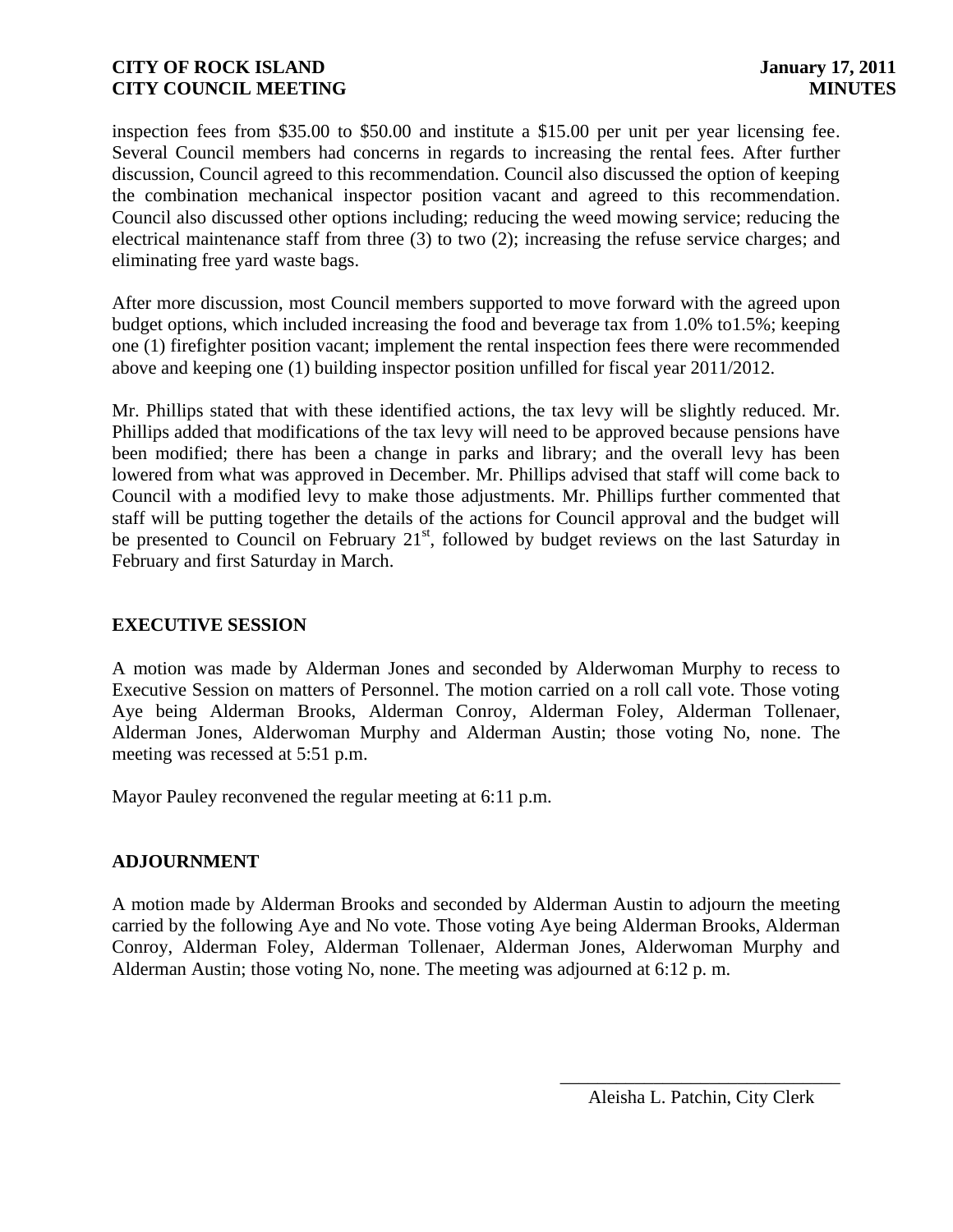Rock Island City Council met in regular session at 6:45 p.m. in Council Chambers of Rock Island City Hall. Present were Mayor Dennis E. Pauley, presiding, and Aldermen Terry M.A. Brooks I, P. J. Foley, David Conroy, Stephen L. Tollenaer, Jason W. Jones, Joy Murphy and Charles O. Austin III. City Manager John Phillips was also present.

#### **Introductory Proceedings**

Mayor Pauley called the meeting to order and led in the Pledge of Allegiance to the Flag of the United States of America. Alderman Foley gave the Invocation.

### Agenda Item #5 **Minutes of the Meeting of January 10, 2011.**

A motion was made by Alderwoman Murphy and seconded by Alderman Jones to approve the Minutes of the Meeting of January 10, 2011 as printed. The motion carried by the following Aye and No vote; those voting Aye being Alderman Brooks, Alderman Conroy, Alderman Foley, Alderman Tollenaer, Alderman Jones, Alderwoman Murphy and Alderman Austin; those voting No, none.

#### Agenda Item #6 **Update Rock Island by Mayor Pauley.**

Mayor Pauley stated that earlier this evening at the Study Session, the budget was worked on. Mayor Pauley advised that Council had to come up with about one million dollars in reductions or fees to help bridge the gap in the budget. It was noted that this was accomplished and this would come back to Council at another meeting. Mayor Pauley stated that he would also like to recommend no general wage increase for management employees in 2011. The Mayor commented that the dollars are not there. Mayor Pauley stated that he could not say what would happen with the unions because that is under negotiations.

Mayor Pauley advised that the Martin Luther King Jr. Community Center hosted its 28<sup>th</sup> annual Memorial Service and Awards celebration honoring the late Reverend Dr. Martin Luther King Jr. on January 17, 2011. This year's theme was "Intelligence Plus Character – That is the Goal of True Education," which was accentuated by the keynote speaker, Tia-Farrah Rice who is a Rock Island School Teacher. In addition, the Mayor noted that several awards were given including the "I Have A Dream" Community Service Award, Tia Rice Youth Service Award and a scholarship to Black Hawk Community College.

Mayor Pauley indicated that the City of Rock Island and the Midland Davis Corporation have agreed to extend the City's curbside recycling contract until December 31, 2013. Mayor Pauley stated that the City's Curbside Recycling Program is a subscription service available to businesses and residents. It was noted that the program currently has 2,300 subscribers. The Mayor commented that subscribers pay \$2.00 per month for curbside collection every two weeks and may choose between 48 and 96 gallon recycling carts. It was noted that if anyone desires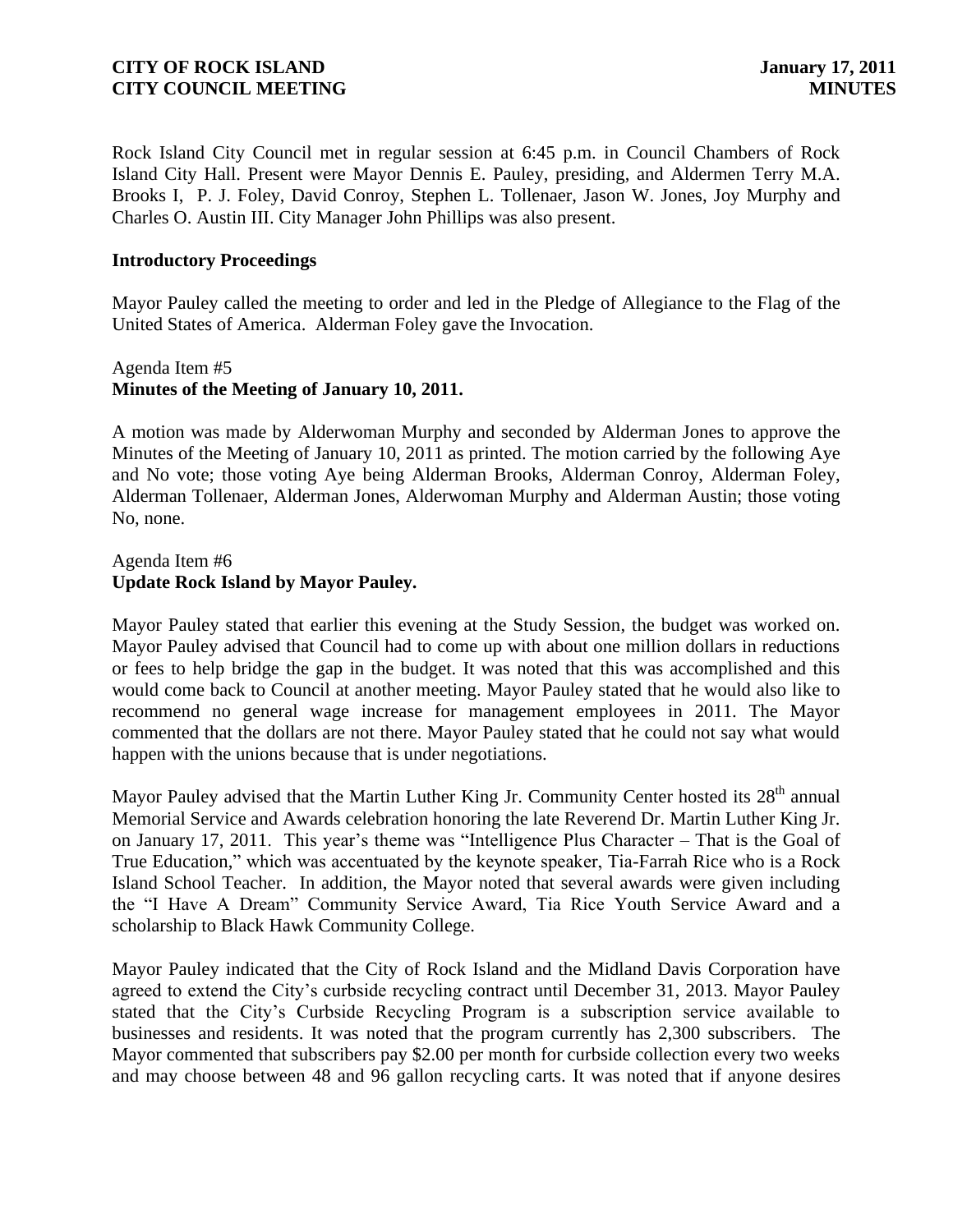additional information about the City's recycling program, they may call the Public Works Department at 732-2200 or visit the City's website at [www.rigov.org.](http://www.rigov.org/)

Mayor Pauley stated that on January 7, 2011, the City of Rock Island made available a draft of the FY 2011-2012 One Year Action Plan for public review. It was noted that the One Year Action Plan serves as an update to the 2008-2013 Consolidated Plan, which is an effort by the Department of Housing and Urban Development (HUD) to simplify the planning process and increase community participation by combining four HUD grant applications into a single document. Mayor Pauley stated to please view the One Year Action Plan at the City's website at [www.rigov.org.](http://www.rigov.org/) Visit the "Important Links" section on the homepage.

Mayor Pauley advised that the 2011-2012 One Year Action Plan describes how funds will be used to address the City's needs and priorities. It was noted that the plan also identifies the federal, state and local resources that are expected to be available during 2011-2012 to address the priority needs and objectives identified in the City's 2008-2013 Consolidated Plan. The Mayor added that it also serves as the City's annual funding application for the Community Development Block Grant program.

Mayor Pauley indicated that the City is interested in hearing public comments in regards to the contents of the 2011-2012 One Year Action Plan. It was noted that a Public Hearing is scheduled for January 20, 2011 at 5:30 pm at Rock Island City Hall in Council Chambers. It was noted that the City will be accepting all verbal and written comments in reference to the One Year Action Plan until February  $7<sup>th</sup>$  at 5:00 p.m. In addition, all comments and views will be considered and included as part of the final draft of the plan. It was noted that written comments may be sent to the Planning and Redevelopment Division at City Hall.

The Mayor stated that the Rock Island Center for Math  $\&$  Science is now accepting applications for enrollment for the 2011-2012 school year. It was noted that any child who lives in the Rock Island-Milan School District may apply at the Rock Island Center for Math & Science at 2101 16<sup>th</sup> Avenue, Rock Island. It was noted that there are openings in all grade levels - Kindergarten through  $6<sup>th</sup>$  grade. The Mayor added that currently, those children who are on the waiting list will receive priority. It was noted that the deadline is Tuesday, March 1, 2011. Parents will be notified by April  $8<sup>th</sup>$  if their child is accepted. The Mayor stated that for more information, visit [www.rockislandschools.org](http://www.rockislandschools.org/) or call 309-793-5995.

#### Agenda Item #7

# **A Special Ordinance extending a no parking zone on the north side of 41st Avenue, 45 feet from the corner of 12th Street.**

It was moved by Alderwoman Murphy, seconded by Alderman Foley to consider, suspend the rules and pass the ordinance. The motion carried by the following Aye and No vote: those voting Aye being Alderman Brooks, Alderman Conroy, Alderman Foley, Alderman Tollenaer, Alderman Jones, Alderwoman Murphy and Alderman Austin; those voting No, none.

#### Agenda Item #8 **A Special Ordinance granting a Special Use Permit at 200 24th Avenue.**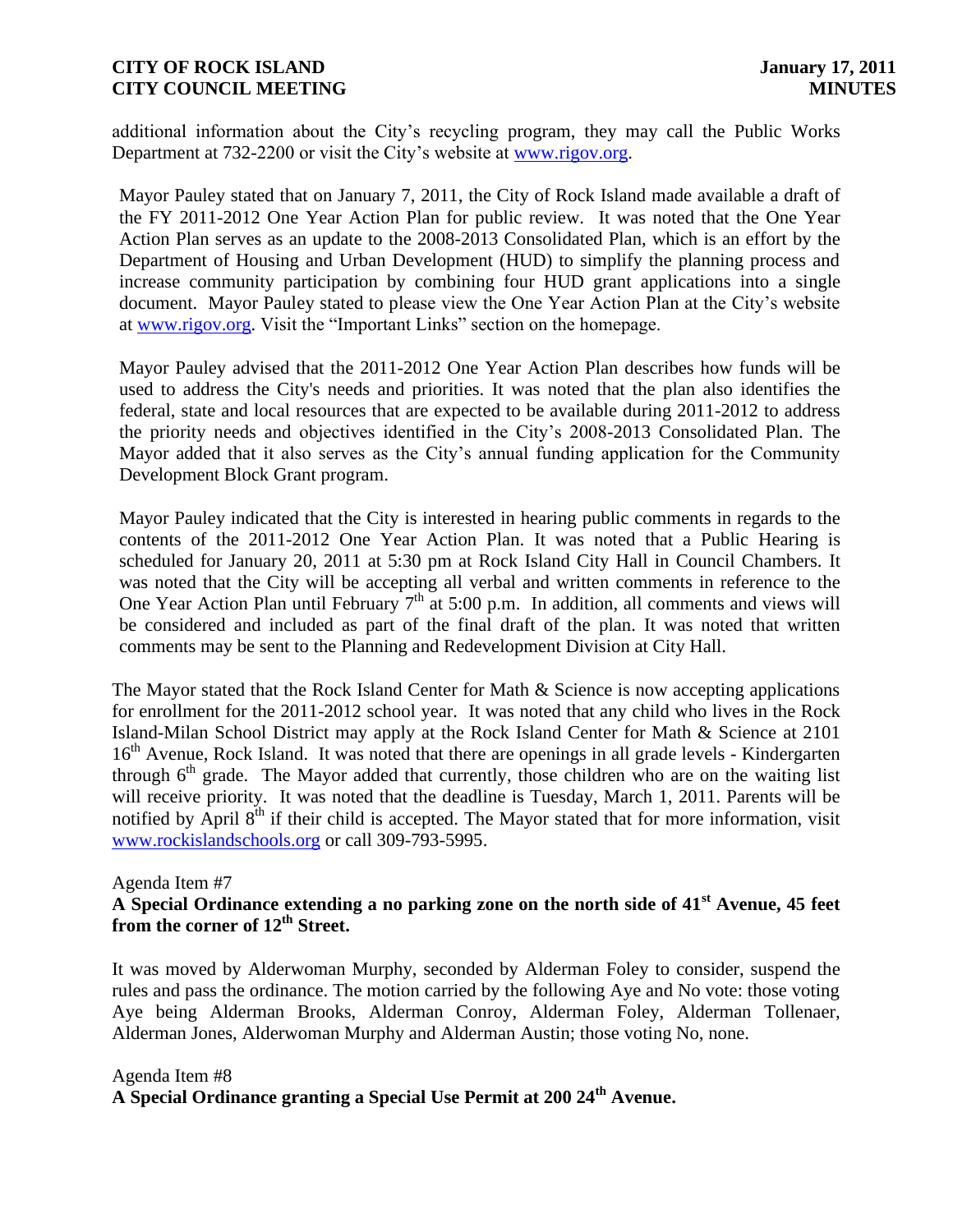It was moved by Alderman Tollenaer, seconded by Alderman Foley to consider, suspend the rules and pass the ordinance. The motion carried by the following Aye and No vote: those voting Aye being Alderman Brooks, Alderman Conroy, Alderman Foley, Alderman Tollenaer, Alderman Jones, Alderwoman Murphy and Alderman Austin; those voting No, none.

### Agenda Item #9 **CLAIMS**

It was moved by Alderman Austin, seconded by Alderwoman Murphy to accept the following reports and authorize payment as recommended. The motion carried by the following Aye and No vote: those voting Aye being Alderman Brooks, Alderman Conroy, Alderman Foley, Alderman Tollenaer, Alderman Jones, Alderwoman Murphy and Alderman Austin; those voting No, none.

- a. Report from the Public Works Department regarding payment in the amount of \$14,542.67 to Brandt Construction Company for an emergency sewer main repair at  $12^{th}$  Street and  $12^{th}$  Avenue. (010)
- b. Report from the Public Works Department regarding payment #2 in the amount of \$30,219.50 to Kelly Construction for services provided for the 2010 Mudjacking Program project. (012)
- c. Report from the Public Works Department regarding payment #1 in the amount of \$126,974.54 to General Constructors, Inc. for services provided for improvements to Outfalls 011 and 012. (013)
- d. Report from the Public Works Department regarding payment #2 in the amount of \$346,171.13 to General Constructors, Inc. for services provided for the Public Works street garage project. (014)
- e. Report from the Public Works Department regarding payment in the amount of \$4,668.00 to the Treasurer of the State of Illinois for the City's share of the IL.92 Resurfacing project. (015)

## Agenda Item #10 **Claims for the week of January 7th through January 13th in the amount of \$740,986.73.**

Alderman Austin moved and Alderman Foley seconded to allow the claims. The motion carried by the following Aye and No vote: those voting Aye being Alderman Brooks, Alderman Conroy, Alderman Foley, Alderman Tollenaer, Alderman Jones, Alderwoman Murphy and Alderman Austin; those voting No, none.

#### Agenda Item #11 **Payroll for the weeks of December 27, 2010 through January 9, 2011 in the amount of \$1,216,847.65.**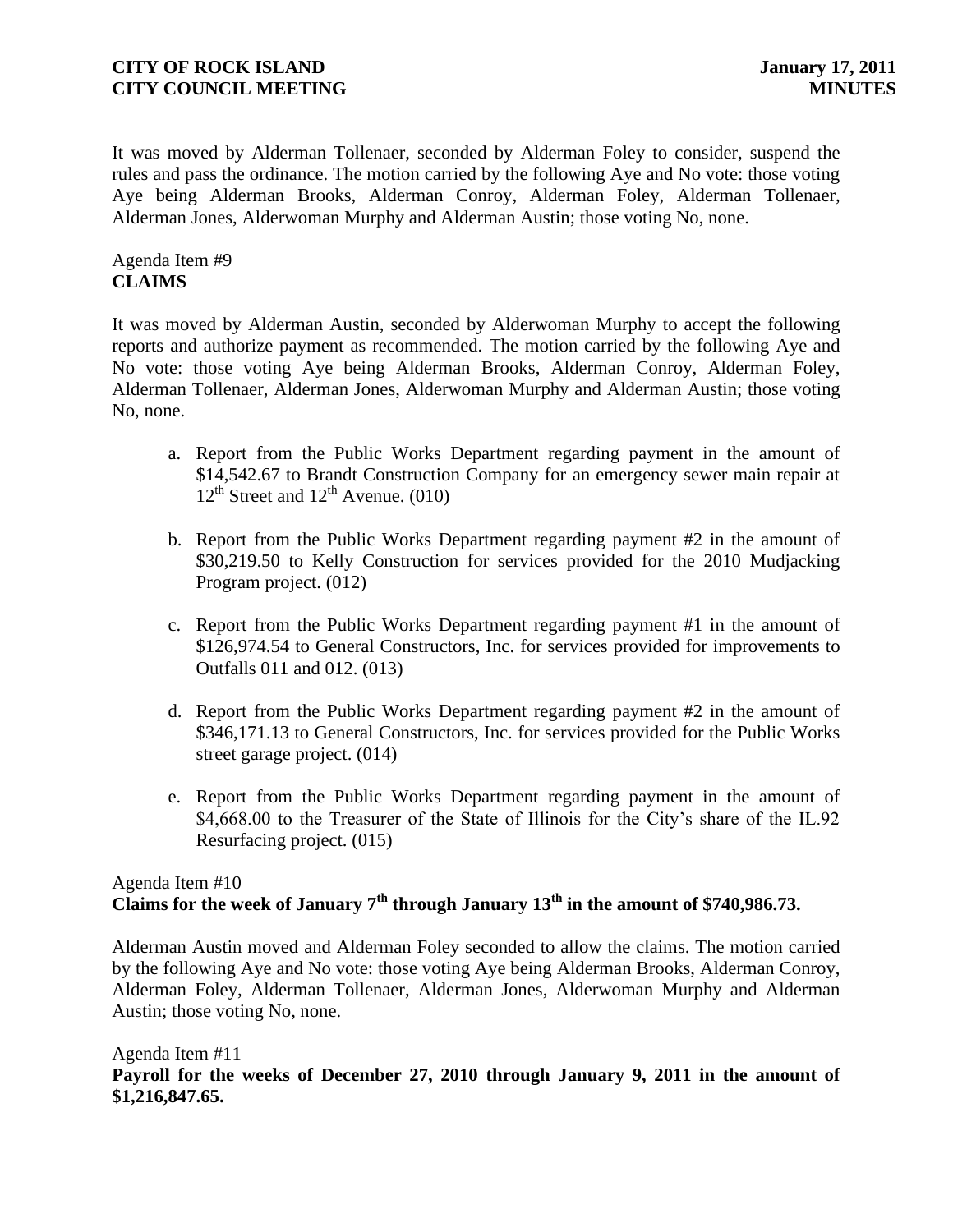Alderman Jones moved and Alderwoman Murphy seconded to allow the payroll. The motion carried by the following Aye and No vote: those voting Aye being Alderman Brooks, Alderman Conroy, Alderman Foley, Alderman Tollenaer, Alderman Jones, Alderwoman Murphy and Alderman Austin; those voting No, none.

#### Agenda Item #12

**Report from the Public Works Department regarding bids for the abatement of lead based paint at the former Watts building at the new street garage site, recommending the bid be awarded to Advanced Environmental Testing and Abatement, Inc. in the amount of \$7,445.00.** 

It was moved by Alderman Foley, seconded by Alderwoman Murphy to award the bid as recommended and authorize the City Manager to execute the contract documents. The motion carried by the following Aye and No vote: those voting Aye being Alderman Brooks, Alderman Conroy, Alderman Foley, Alderman Tollenaer, Alderman Jones, Alderwoman Murphy and Alderman Austin; those voting No, none.

#### Agenda Item #13

#### **Report from General Administration regarding a legislative consultant contract extension with the Ferguson Group, recommending a twelve month extension beginning January 2011 at a rate of \$4,350.00 per month plus expenses.**

Alderwoman Murphy moved and Alderman Austin seconded to approve the contract extension as recommended and authorize the City Manager to execute the contract documents. The motion carried by the following Aye and No vote: those voting Aye being Alderman Brooks, Alderman Conroy, Alderman Foley, Alderman Tollenaer, Alderman Jones, Alderwoman Murphy and Alderman Austin; those voting No, none.

#### Agenda Item #14

### **Report from the Public Works Department regarding a lease agreement for the Sunset Marina apartment.**

Alderman Austin moved and Alderman Conroy seconded to approve the lease agreement as written and authorize the City Manager to execute the contract documents. The motion carried by the following Aye and No vote: those voting Aye being Alderman Brooks, Alderman Conroy, Alderman Foley, Alderman Tollenaer, Alderman Jones, Alderwoman Murphy and Alderman Austin; those voting No, none.

#### Agenda Item #15 **Items from the City Manager's Memorandum Packet.**

City Manager Phillips stated that information is included in the memo packet regarding a followup on a request that the City received regarding the process that the City follows concerning customer payments of utility bills.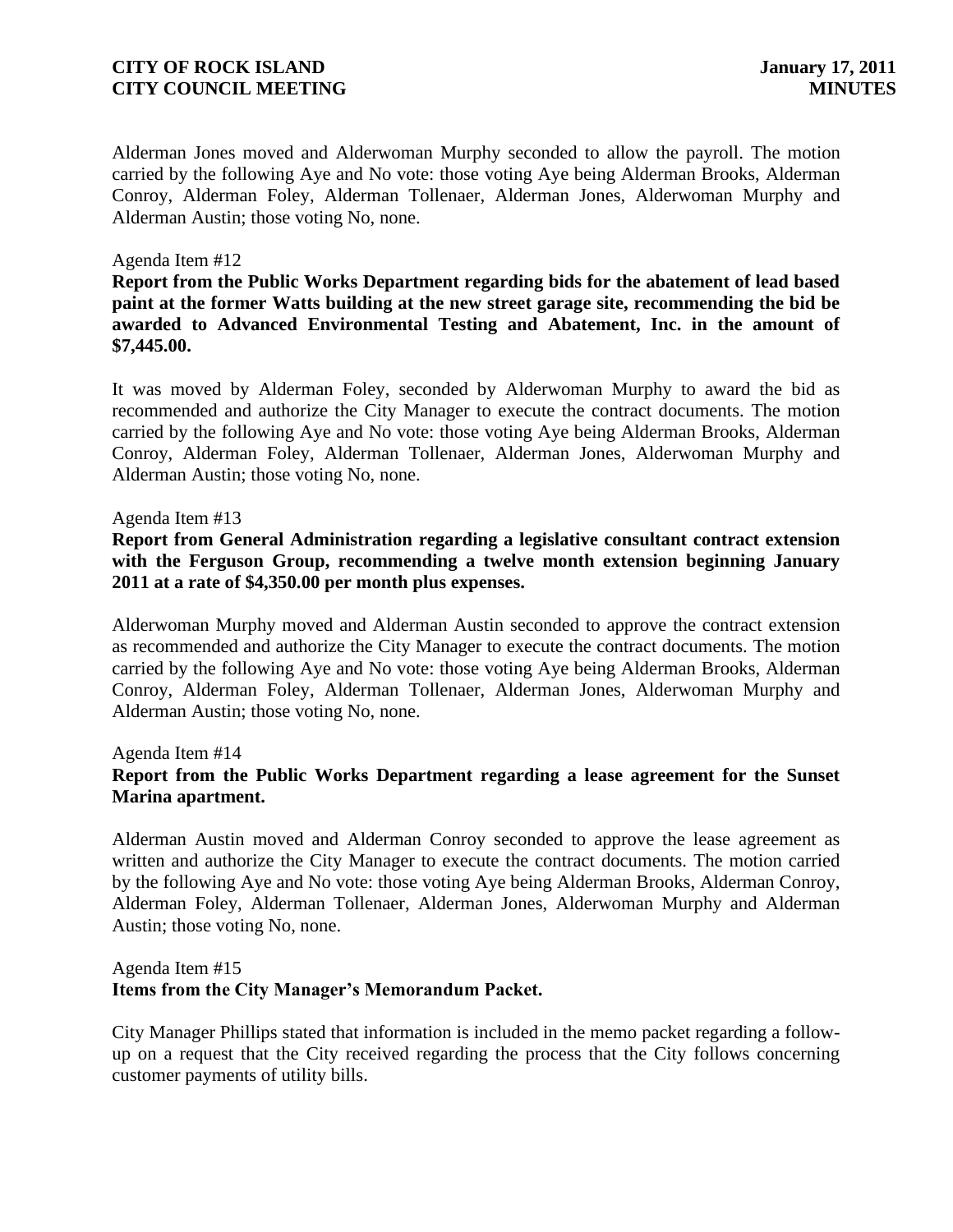Mr. Phillips stated that a Public Hearing will be held in regards to the Mill Street Wastewater Treatment Plant project concerning the environmental aspect and financing in regards to the Long Term Control Plan. Mr. Phillips inquired upon Public Works Director Bob Hawes to comment on this item.

Mr. Hawes advised that this is the next step in securing the low interest loan from the State. Mr. Hawes stated that the Public Hearing is a process that the City needs to go through. It was noted that all comments will be gathered from the Public Hearing and will be sent to the IEPA. It was noted that after the IEPA reviews the comments and finds everything in order then the City can proceed to the next step. Mr. Hawes advised that the only remaining step in the process is to obtain final construction permit permission from the Army Corps of Engineers to break through the levy. Mr. Hawes stated that once that is done and the final papers for the loan are completed, the bids can be opened. Mr. Hawes stated that the bids will have to be held for 60 days until the State has reviewed all of the paperwork. Council will then be asked to make a conditional award. It was noted that once the State approves everything, it will then come back to Council for a final award for the contract and construction may start as early as June.

Mr. Phillips advised that the Public Hearing will be held on Wednesday, January 26, 2011 at 5:30 p.m. in Council Chambers.

City Manager Phillips made reference to information included in the memo packet regarding an update from UpStream on the First Army promotion steps.

City Manager Phillips stated that information was included in the memo packet from the Illinois Municipal League regarding the General Assembly's increase in the income tax and how it may impact cities.

Alderman Brooks commented on the recent memorial service celebration at the Martin Luther King Center and thanked Second Baptist Church for the use of their facility.

Alderwoman Murphy reminded everyone to Shop Rock Island. Alderwoman Murphy stated that last week, she had the opportunity to attend the Ribbon Cutting for City Limits Saloon and Grill at 4514 9<sup>th</sup> Street. Alderwoman Murphy advised that since 1961, City Limits is the Quad Cities oldest family owned and operated bar and grill. Alderwoman Murphy indicated that City Limits is open Monday through Saturday from 6:00 a.m. to 1:00 a.m. and Sundays from 7:00 a.m. to 1:00 a.m. It was noted that they serve breakfast, Monday through Saturday from 6:00 a.m. to 11:00 a.m. and Sunday from 7:00 a.m. to noon. Alderwoman Murphy commented that City Limits serves lunch, Monday through Saturday starting at 11:00 a.m. and Sunday starting at noon; and they serve dinner, Monday through Saturday from 5:00 p.m. to 10:00 p.m. and Sunday from 4:00 p.m. to 9:00 p.m. It was noted that City Limits also has weekly specials.

Agenda Item #16 **Other Business**

Mr. Timothy Dooling of 832 14½ Street stepped forward. Mr. Dooling voiced concerns regarding the recent tragedy in Arizona and discussed Iowa and Illinois firearm laws.